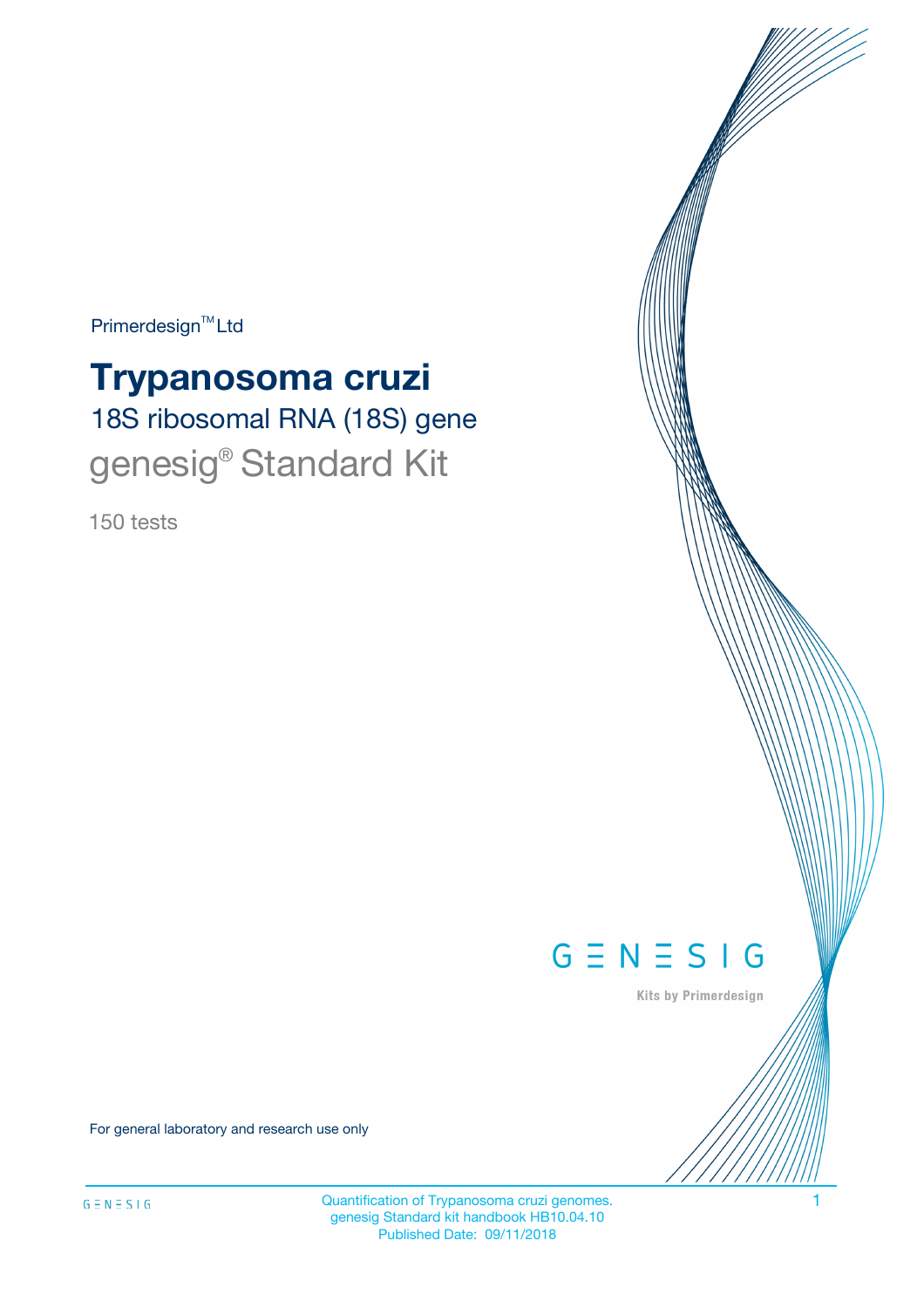## Introduction to Trypanosoma cruzi

Trypanosoma cruzi is a parasitic protozoan which is the causative agents of American Trypanosomiasis or Chagas disease mainly found in Central and Southern America. The T. cruzi genome is 67Mb in length spread over 41 chromosome pairs ranging in size from 78Kb to 2.4Mb. this species has a single nucleus and also a kinetoplast. Genome analysis has shown there to be two distinct lineages of this species with one infecting marsupials and the other infecting placental mammals.

T.cruzi has a two stage life cycle utilising hematophagous triatomine insects such as Triatoma infestans as a vector to infect vertebrate hosts. In the vector the epimastigote stage of the parasite reproduce through binary fission and moves into the rectal cell wall of the insect. While feeding on the host the triatomine insect passes the infectious stage of the parasite (metacyclic trypomatsigotes) through faeces which then enters the host via open wounds or mucosal membranes. The trypomastigotes transforms into amastigotes inside the host tissue and back into trypomastigotes bursting out of the cell to enter the blood stream.

The most recognized symptom of Trypanosomiasis is swelling of one eye but other symptoms include tiredness, fever, swelling of the lymph glands, enlarged liver or spleen. Some patients develop irreversible damage to the heart and the intestinal tract appearing many years after initial infection. The chronic form of the illness is associated with the upregulation of phosphorylated extra cellular –signal-regulated kinase and the activation of Cyclin D1, a mitotic regulator for G1 progression.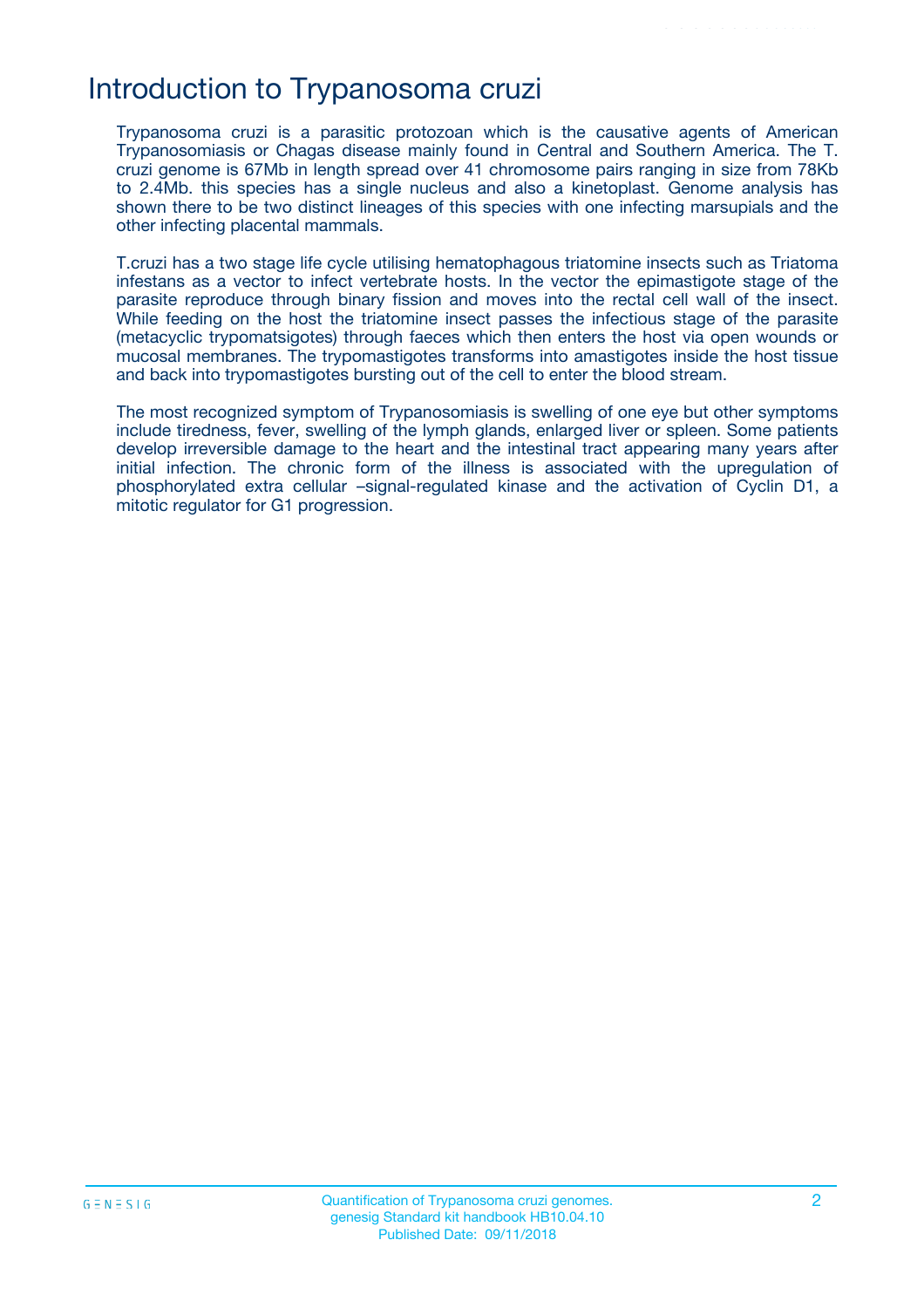## **Specificity**

The Primerdesign genesig Kit for Trypanosoma cruzi (T.cruzi) genomes is designed for the in vitro quantification of T.cruzi genomes. The kit is designed to have a broad detection profile. Specifically, the primers represent 100% homology with over 95% of the NCBI database reference sequences available at the time of design.

The dynamics of genetic variation means that new sequence information may become available after the initial design. Primerdesign periodically reviews the detection profiles of our kits and when required releases new versions.

Our kit for T.cruzi has been designed for the specific and exclusive in vitro quantification of this species. The 18S ribosomal gene, is the ideal target to achieve a broad based detection profile for all strains. The primers and probe sequences in this kit have 100% homology with over 95% of reference sequences in the NCBI database based on a comprehensive bioinformatics analysis.

If you require further information, or have a specific question about the detection profile of this kit then please send an e.mail to enquiry@primerdesign.co.uk and our bioinformatics team will answer your question.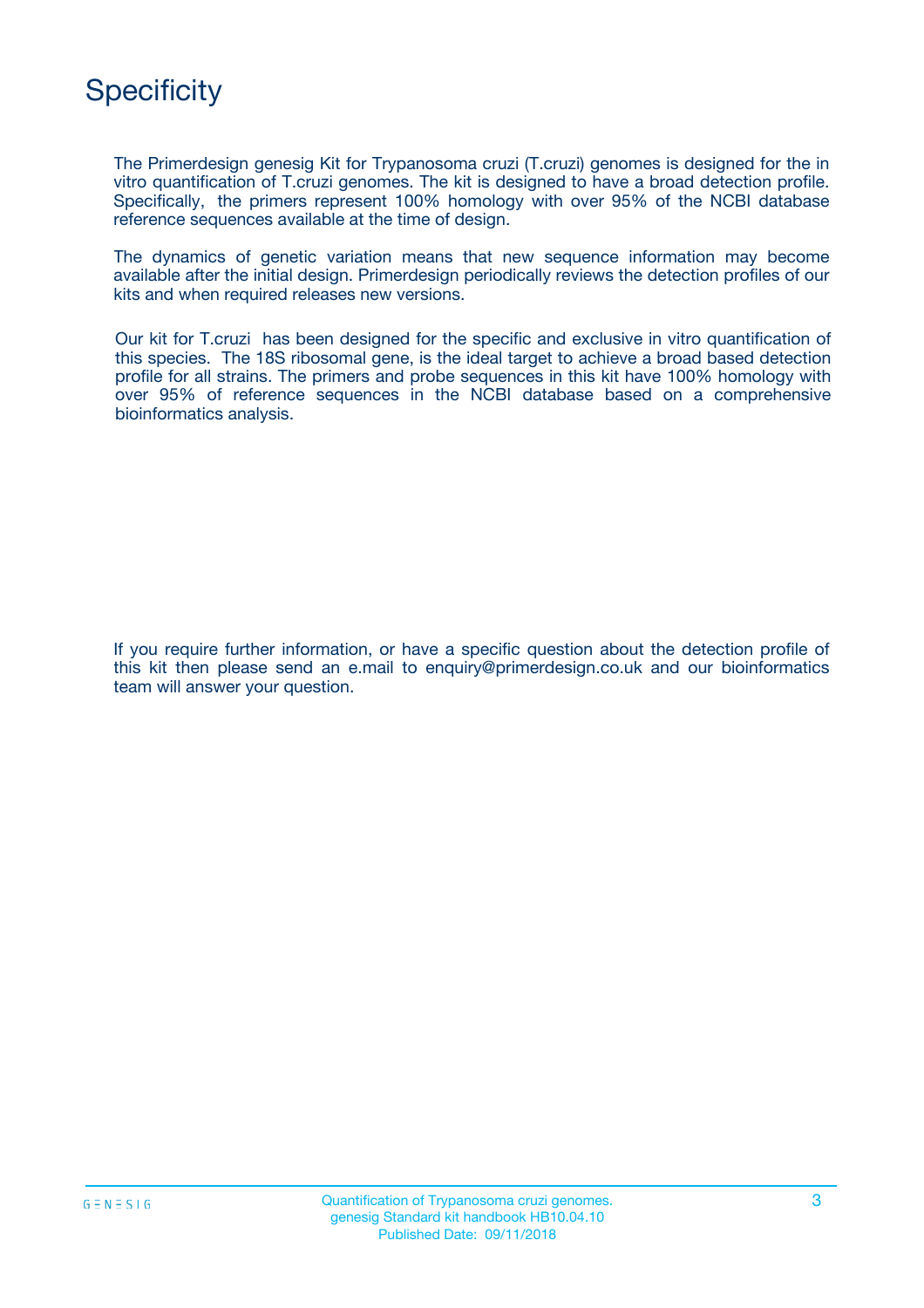## Kit contents

- **T.cruzi specific primer/probe mix (150 reactions BROWN)** FAM labelled
- **T.cruzi positive control template (for Standard curve RED)**
- **RNase/DNase free water (WHITE)** for resuspension of primer/probe mixes
- **Template preparation buffer (YELLOW)** for resuspension of positive control template and standard curve preparation

## Reagents and equipment to be supplied by the user

#### **Real-time PCR Instrument**

#### **Extraction kit**

This kit is recommended for use with genesig Easy DNA/RNA extraction kit. However, it is designed to work well with all processes that yield high quality RNA and DNA with minimal PCR inhibitors.

#### **oasig**TM **lyophilised or Precision**®**PLUS 2X qPCR Master Mix**

This kit is intended for use with oasig or PrecisionPLUS2X qPCR Master Mix.

**Pipettors and Tips**

**Vortex and centrifuge**

**Thin walled 1.5 ml PCR reaction tubes**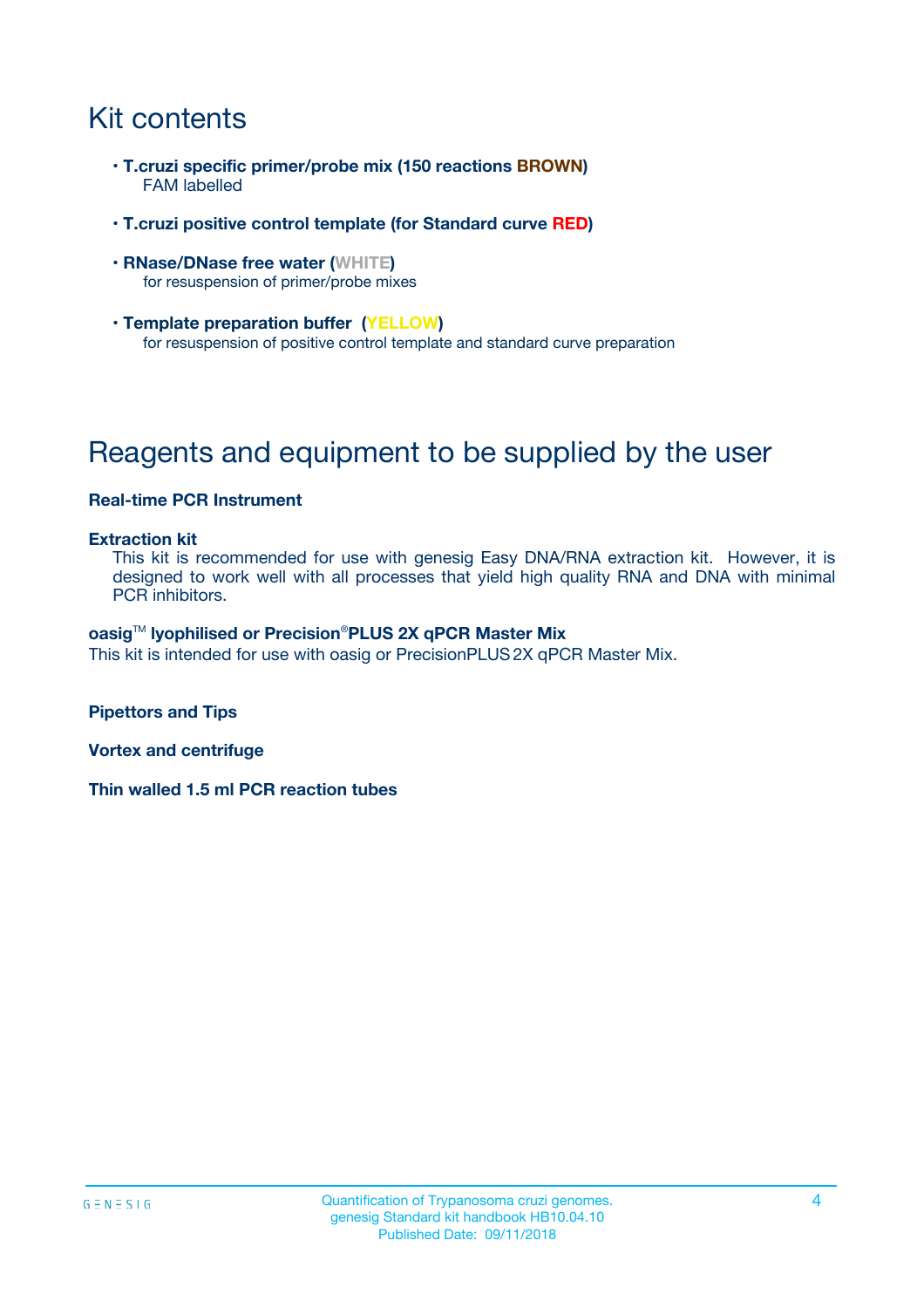### Kit storage and stability

This kit is stable at room temperature but should be stored at -20ºC on arrival. Once the lyophilised components have been resuspended they should not be exposed to temperatures above -20°C for longer than 30 minutes at a time and unnecessary repeated freeze/thawing should be avoided. The kit is stable for six months from the date of resuspension under these circumstances.

If a standard curve dilution series is prepared this can be stored frozen for an extended period. If you see any degradation in this serial dilution a fresh standard curve can be prepared from the positive control.

Primerdesign does not recommend using the kit after the expiry date stated on the pack.

### Suitable sample material

All kinds of sample material suited for PCR amplification can be used. Please ensure the samples are suitable in terms of purity, concentration, and DNA integrity. Always run at least one negative control with the samples. To prepare a negative-control, replace the template DNA sample with RNase/DNase free water.

### Dynamic range of test

Under optimal PCR conditions genesig T.cruzi detection kits have very high priming efficiencies of >95% and can detect less than 100 copies of target template.

### Notices and disclaimers

This product is developed, designed and sold for research purposes only. It is not intended for human diagnostic or drug purposes or to be administered to humans unless clearly expressed for that purpose by the Food and Drug Administration in the USA or the appropriate regulatory authorities in the country of use. During the warranty period Primerdesign genesig detection kits allow precise and reproducible data recovery combined with excellent sensitivity. For data obtained by violation to the general GLP guidelines and the manufacturer's recommendations the right to claim under guarantee is expired. PCR is a proprietary technology covered by several US and foreign patents. These patents are owned by Roche Molecular Systems Inc. and have been sub-licensed by PE Corporation in certain fields. Depending on your specific application you may need a license from Roche or PE to practice PCR. Additional information on purchasing licenses to practice the PCR process may be obtained by contacting the Director of Licensing at Roche Molecular Systems, 1145 Atlantic Avenue, Alameda, CA 94501 or Applied Biosystems business group of the Applera Corporation, 850 Lincoln Centre Drive, Foster City, CA 94404. In addition, the 5' nuclease assay and other homogeneous amplification methods used in connection with the PCR process may be covered by U.S. Patents 5,210,015 and 5,487,972, owned by Roche Molecular Systems, Inc, and by U.S. Patent 5,538,848, owned by The Perkin-Elmer Corporation.

### Trademarks

Primerdesign™ is a trademark of Primerdesign Ltd.

genesig $^\circledR$  is a registered trademark of Primerdesign Ltd.

The PCR process is covered by US Patents 4,683,195, and 4,683,202 and foreign equivalents owned by Hoffmann-La Roche AG. BI, ABI PRISM® GeneAmp® and MicroAmp® are registered trademarks of the Applera Genomics (Applied Biosystems Corporation). BIOMEK® is a registered trademark of Beckman Instruments, Inc.; iCycler™ is a registered trademark of Bio-Rad Laboratories, Rotor-Gene is a trademark of Corbett Research. LightCycler™ is a registered trademark of the Idaho Technology Inc. GeneAmp®, TaqMan® and AmpliTaqGold® are registered trademarks of Roche Molecular Systems, Inc., The purchase of the Primerdesign reagents cannot be construed as an authorization or implicit license to practice PCR under any patents held by Hoffmann-LaRoche Inc.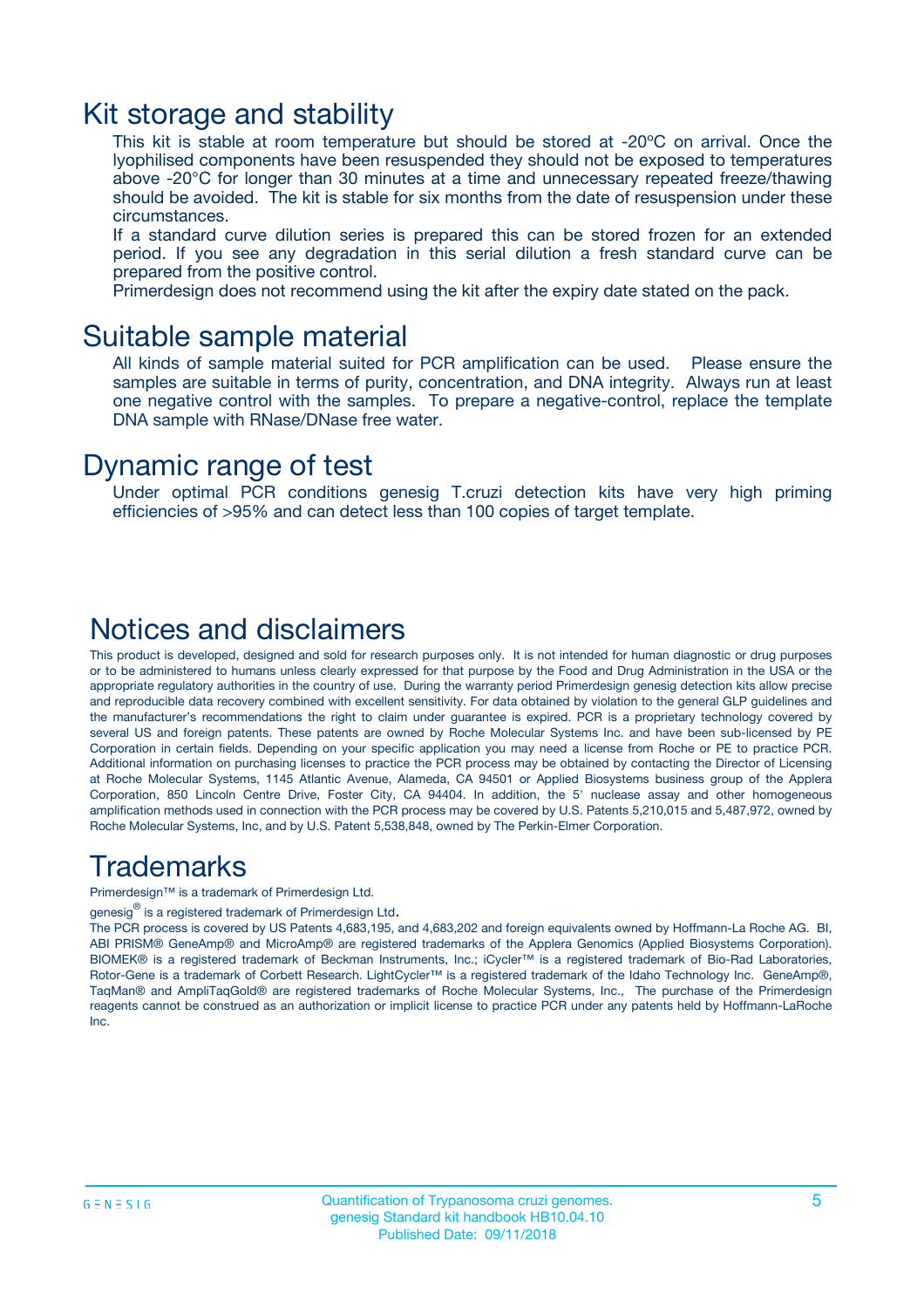## Principles of the test

#### **Real-time PCR**

A T.cruzi specific primer and probe mix is provided and this can be detected through the FAM channel.

The primer and probe mix provided exploits the so-called TaqMan® principle. During PCR amplification, forward and reverse primers hybridize to the T.cruzi DNA. A fluorogenic probe is included in the same reaction mixture which consists of a DNA probe labeled with a 5`-dye and a 3`-quencher. During PCR amplification, the probe is cleaved and the reporter dye and quencher are separated. The resulting increase in fluorescence can be detected on a range of qPCR platforms.

#### **Positive control**

For copy number determination and as a positive control for the PCR set up, the kit contains a positive control template. This can be used to generate a standard curve of T.cruzi copy number / Cq value. Alternatively the positive control can be used at a single dilution where full quantitative analysis of the samples is not required. Each time the kit is used, at least one positive control reaction must be included in the run. A positive result indicates that the primers and probes for detecting the target T.cruzi gene worked properly in that particular experimental scenario. If a negative result is obtained the test results are invalid and must be repeated. Care should be taken to ensure that the positive control does not contaminate any other kit component which would lead to false-positive results. This can be achieved by handling this component in a Post PCR environment. Care should also be taken to avoid cross-contamination of other samples when adding the positive control to the run. This can be avoided by sealing all other samples and negative controls before pipetting the positive control into the positive control well.

#### **Negative control**

To validate any positive findings a negative control reaction should be included every time the kit is used. For this reaction the RNase/DNase free water should be used instead of template. A negative result indicates that the reagents have not become contaminated while setting up the run.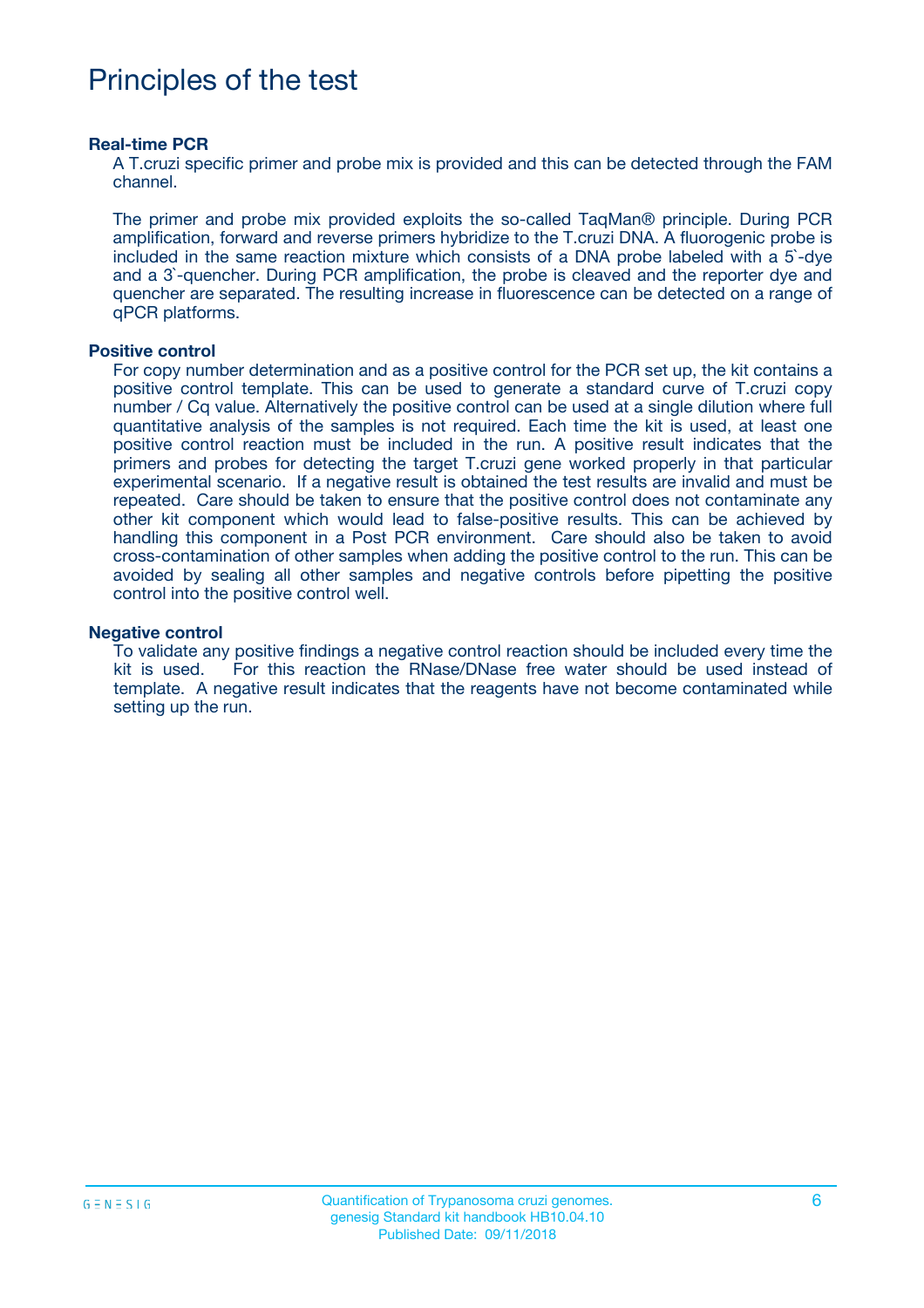### Resuspension protocol

To minimize the risk of contamination with foreign DNA, we recommend that all pipetting be performed in a PCR clean environment. Ideally this would be a designated PCR lab or PCR cabinet. Filter tips are recommended for all pipetting steps.

#### **1. Pulse-spin each tube in a centrifuge before opening.**

This will ensure lyophilised primer and probe mix is in the base of the tube and is not spilt upon opening the tube.

**2. Resuspend the kit components in the RNase/DNase free water supplied, according to the table below.**

To ensure complete resuspension, vortex each tube thoroughly.

| Component - resuspend in water<br><b>Volume</b> |        |
|-------------------------------------------------|--------|
| <b>Pre-PCR pack</b>                             |        |
| T.cruzi primer/probe mix (BROWN)                | 165 µl |

#### **3. Resuspend the positive control template in the template preparation buffer supplied, according to the table below:**

To ensure complete resuspension, vortex the tube thoroughly.

| Component - resuspend in template preparation buffer |        |  |
|------------------------------------------------------|--------|--|
| <b>Post-PCR heat-sealed foil</b>                     |        |  |
| T.cruzi Positive Control Template (RED) *            | 500 µl |  |

\* This component contains high copy number template and is a VERY significant contamination risk. It must be opened and handled in a separate laboratory environment, away from the other components.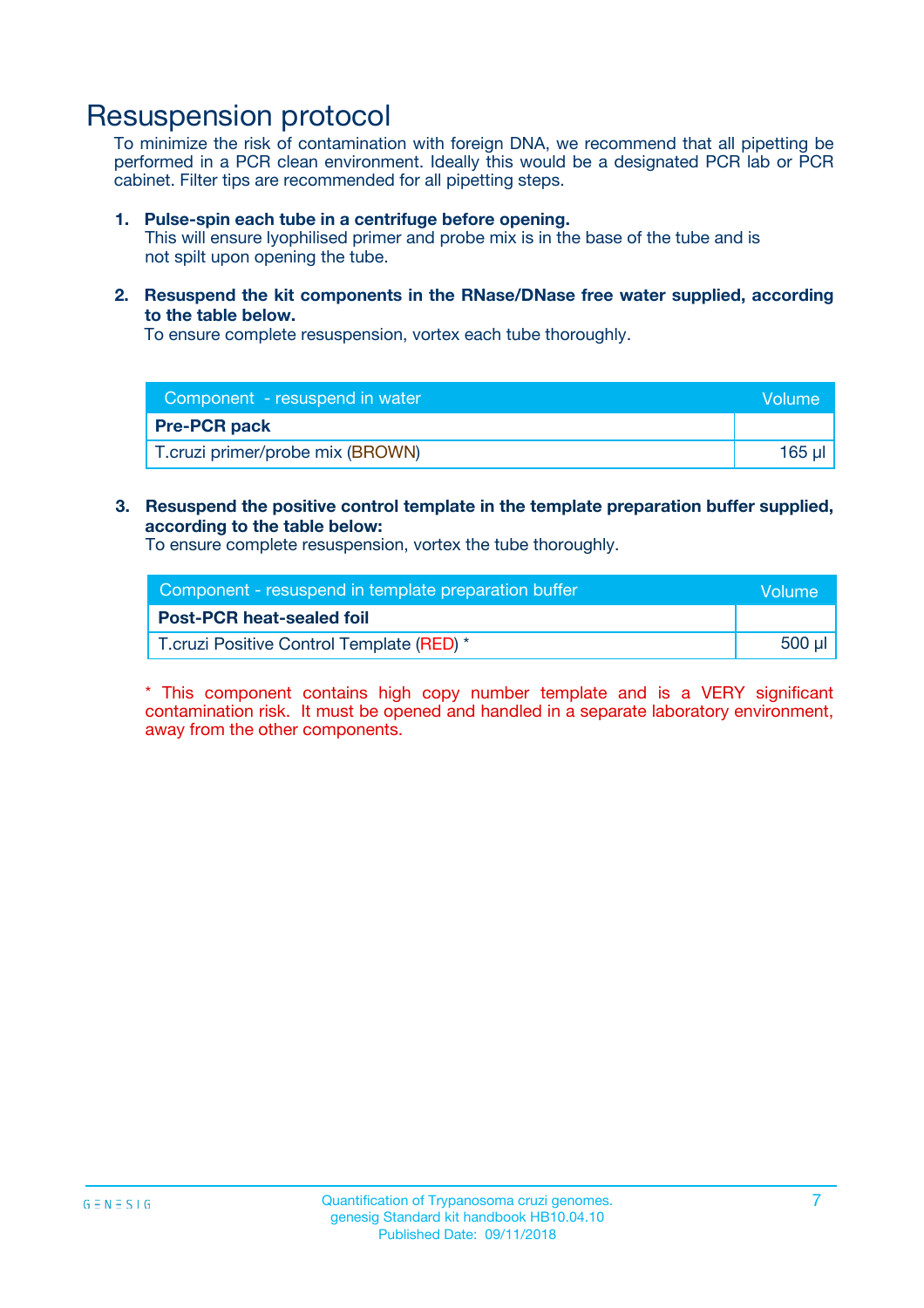## qPCR detection protocol

**1. For each DNA sample prepare a reaction mix according to the table below:** Include sufficient reactions for positive and negative controls.

| Component                                 | Volume           |
|-------------------------------------------|------------------|
| oasig or PrecisionPLUS 2X qPCR Master Mix | 10 $\mu$         |
| T.cruzi primer/probe mix (BROWN)          | 1 $\mu$          |
| <b>RNase/DNase free water (WHITE)</b>     | $4 \mu$          |
| <b>Final Volume</b>                       | 15 <sub>ul</sub> |

- **2. Pipette 15µl of this mix into each well according to your qPCR experimental plate set up.**
- **3. Prepare DNA templates for each of your samples.**
- **4. Pipette 5µl of DNA template into each well, according to your experimental plate set up.**

For negative control wells use 5µl of RNase/DNase free water. The final volume in each well is 20µl.

**5. If a standard curve is included for quantitative analysis, prepare a reaction mix according to the table below:**

| Component                                 | Volume          |
|-------------------------------------------|-----------------|
| oasig or PrecisionPLUS 2X qPCR Master Mix | 10 µl           |
| T.cruzi primer/probe mix (BROWN)          | 1 µI            |
| <b>RNase/DNase free water (WHITE)</b>     | $4 \mu$         |
| <b>Final Volume</b>                       | 15 <sub>µ</sub> |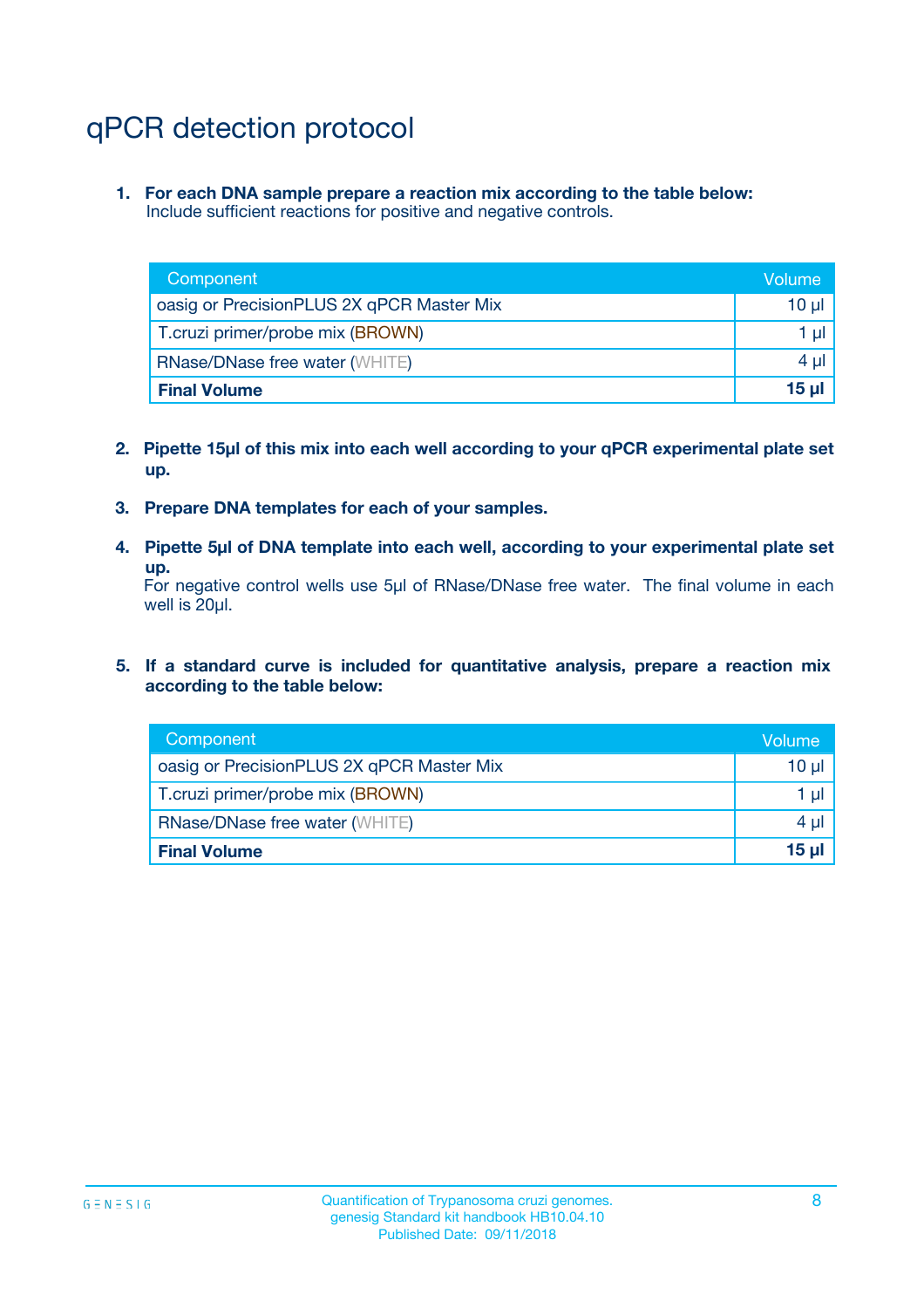### **6. Preparation of a standard curve dilution series.**

- 1) Pipette 90µl of template preparation buffer into 5 tubes and label 2-6
- 2) Pipette 10µl of Positive Control Template (RED) into tube 2
- 3) Vortex thoroughly
- 4) Change pipette tip and pipette 10µl from tube 2 into tube 3
- 5) Vortex thoroughly

Repeat steps 4 and 5 to complete the dilution series

| <b>Standard Curve</b>         | <b>Copy Number</b>     |
|-------------------------------|------------------------|
| Tube 1 Positive control (RED) | $2 \times 10^5$ per µl |
| Tube 2                        | $2 \times 10^4$ per µl |
| Tube 3                        | $2 \times 10^3$ per µl |
| Tube 4                        | $2 \times 10^2$ per µl |
| Tube 5                        | 20 per µl              |
| Tube 6                        | 2 per ul               |

7. Pipette 5µl of standard template into each well for the standard curve according to your experimental plate set up.

The final volume in each well is 20µl.

## qPCR amplification protocol

Amplification conditions using oasig or PrecisionPLUS2X qPCR Master Mix.

|             | <b>Step</b>       | <b>Time</b>     | Temp    |
|-------------|-------------------|-----------------|---------|
|             | Enzyme activation | 2 min           | 95 °C   |
| Cycling x50 | Denaturation      | 10 <sub>s</sub> | 95 $°C$ |
|             | DATA COLLECTION * | 60 s            | 60 °C   |

\* Fluorogenic data should be collected during this step through the FAM channel